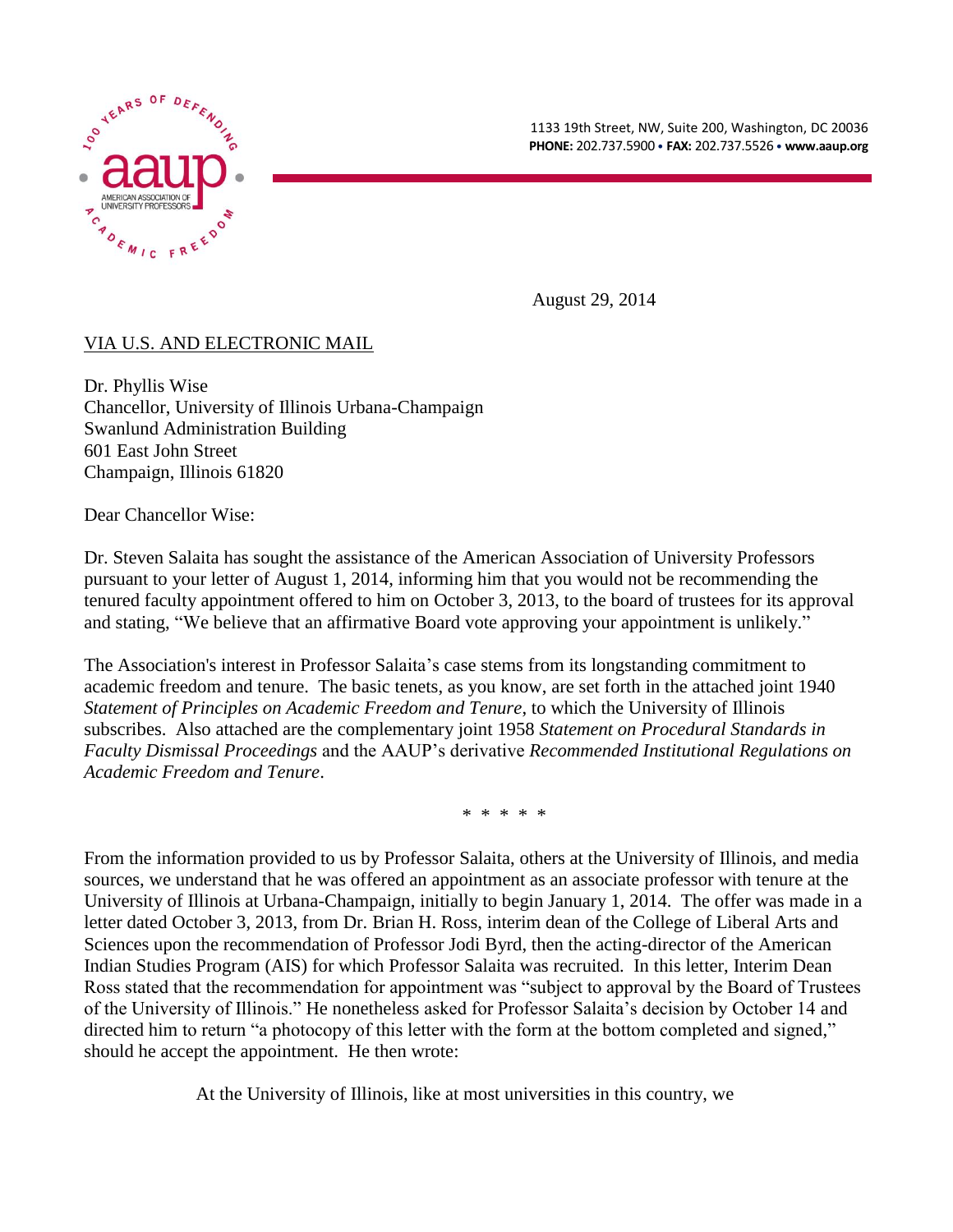Chancellor Phyllis Wise August 29, 2014 Page 2

> subscribe to the principles of academic freedom and tenure laid down by the American Association of University Professors (AAUP). The *Statement on Academic Freedom and Tenure* has been since 1940 the foundation document in this country covering the freedoms and obligations of tenure. The AAUP *Statement on Professional Ethics* is a document of similarly broad application to those in academia. I am enclosing copies of these documents for your information, and commend them to your attention.

On October 9, Professor Salaita wrote to Interim Dean Ross accepting the appointment and returning a copy of the signed offer letter. With the interim dean's concurrence, he states, he amended the effective date to August 16, 2014, in order to enable him to complete the academic year at Virginia Polytechnic Institute and State University, where he was then serving on the faculty as a tenured associate professor. After accepting the appointment, Professor Salaita resigned his tenured position. Shortly thereafter, and throughout the spring and early summer, he engaged in e-mail correspondence with incoming AIS program director Professor Robert Warrior and the program assistant regarding matters related to his fall 2014 course assignments, schedule preferences, and book orders. Toward the end of January, Professor Salaita wrote to Professor Byrd about scheduling a visit to Urbana-Champaign in order to make arrangements for a place to live for him and his family. He states that they visited the area in March and subsequently initiated the purchase of an apartment, including payment of "earnest" money, which was subsequently forfeited when the agreement was voided following the abrupt notification regarding his appointment. During this visit, the AIS faculty hosted a dinner for him and his family to welcome him to the faculty. In early April he was notified of his fall teaching assignment, and he finalized his course book orders in mid-summer.

In the intervening months between his October 2013 acceptance of the appointment and early August 2014, when you notified him of its termination, Professor Salaita received information from various offices of the university, indicating that they had been informed of his appointment, including an invitation from your office to attend your August 19 reception "welcoming faculty and academic professionals who joined the Illinois community in 2014," as the invitation stated. Nothing was said to Professor Salaita about board action still to come, and we are informed that it is not uncommon for board action on new appointments to take place only after the appointment has begun and the appointee is already at work.

\* \* \* \* \*

We are deeply concerned about the action taken against Professor Salaita. Long after he was offered and accepted a tenured position, specific arrangements were made regarding courses, schedules, and salary. The exchange of letters between Interim Dean Ross and Professor Salaita appears to have been in accordance with generally established procedures by which academic appointments are tendered and accepted. Ten months elapsed during which time no one in the university administration gave any indication that the appointment as agreed upon might not be brought before the board. Only this August, after Professor Salaita had resigned his tenured position at Virginia Tech, prepared for his assignments, and shortly before the semester was to begin did he receive notification asserting that, because the board of trustees would not be acting on the matter, he did not have an appointment at the University of Illinois. Aborting an appointment in this manner without having demonstrated cause has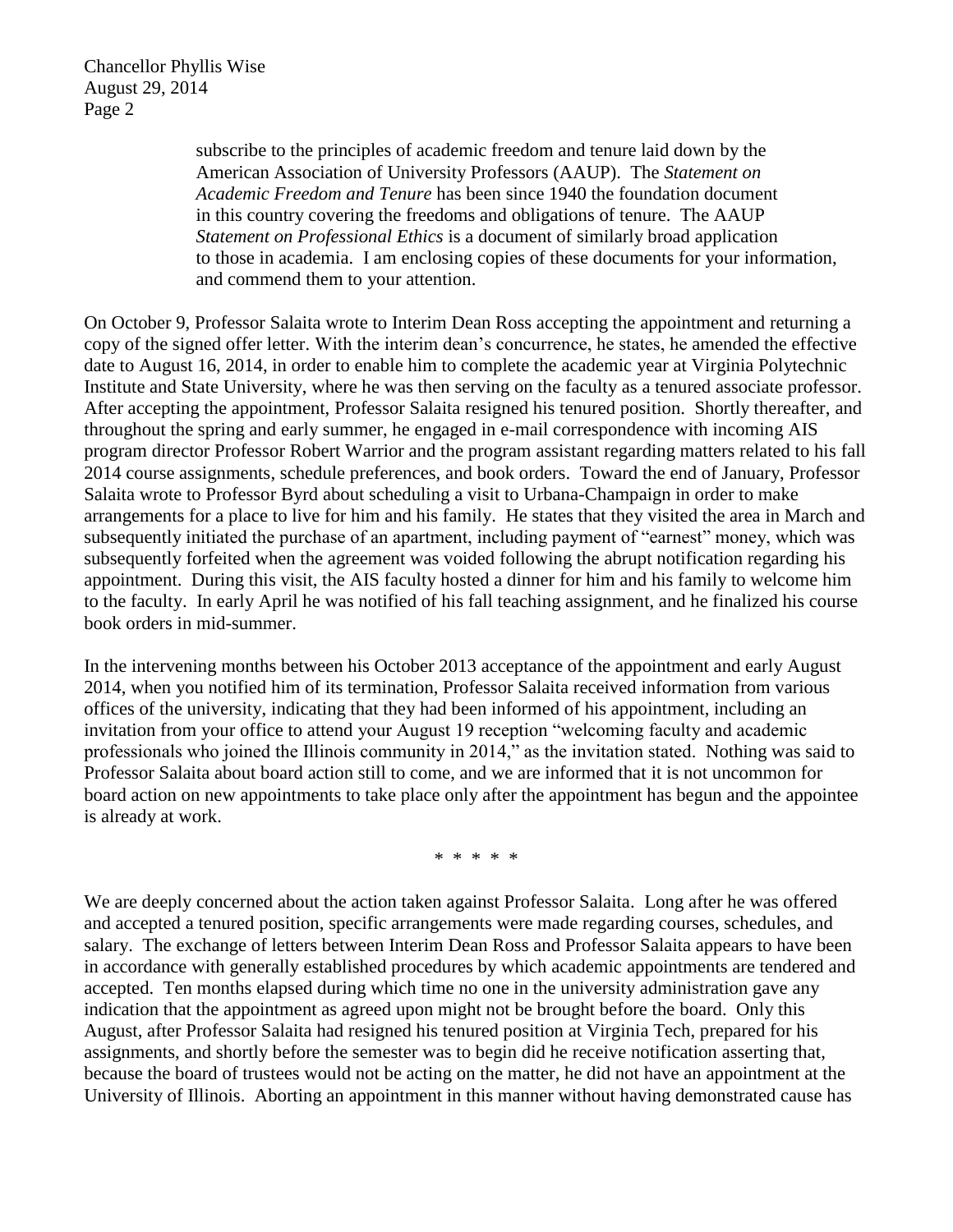Chancellor Phyllis Wise August 29, 2014 Page 3

consistently been seen by the AAUP as tantamount to summary dismissal, an action categorically inimical to academic freedom and due process and one aggravated in his case by the apparent failure to provide him with any written or even oral explanation. As an AAUP 1964 investigating committee report on a similar faculty dismissal at the University of South Florida concluded, the academic community cannot condone an appointment procedure which enables a university

> to offer a professor a position during normal appointment "season" and then, after he has accepted the position, to cut him adrift without warning or hearings. . . . This committee sees no way in which the academic marketplace could operate in a rational and just way if the practices followed . . . were accepted as normal procedure.

The University of South Florida, the investigating committee further concluded, had a "moral and professional obligation" to support the faculty member's appointment by its board of trustees in formal action, and its failure to do so constituted for all practical purposes a dismissal. The AAUP's 1964 annual meeting imposed censure on this basis, which the 1968 annual meeting removed after the university provided redress to the professor and adopted procedures consistent with Associationsupported standards.

While the administration has not provided an explanation for the actions against Professor Salaita, it seems evident from media and other accounts that the actions have been publicly seen as having been triggered by his posting on social-media websites which were condemnatory of Israeli government practices in recent months. We are not privy to the circumstances under which information regarding his statements was discovered and distributed, we do not know what motives were involved, nor is it for us to render a judgment on the substantive merits of those statements, but we sharply question whether they meet the standard, set forth in Regulation 5a of the AAUP's *Recommended Institutional Regulations on Academic Freedom and Tenure*, that cause for such actions "be related, directly and substantially, to the fitness of faculty members in their professional capacities as teachers or researchers."

We see Professor Salaita's online statements as extramural activity as a citizen rather than as faculty performance, and the 1940 *Statement of Principles* cautions that when faculty members "speak or write as citizens they should be free from institutional censorship or discipline. . . ." The document goes on to explain that faculty members should nonetheless act responsibly as citizens and (in its 1940 Interpretation No. 3) states that an administration may bring charges if it believes that these admonitions have not been observed "such as to raise grave doubts concerning the teacher's fitness for his or her position," but that in doing so it "should remember that teachers are citizens and should be accorded the freedom of citizens." We see that a very serious issue of academic freedom has been raised by the actions against him, an issue that will not be resolved as long as the actions remain in effect and their soundness has not been demonstrated by the University of Illinois administration under requisite safeguards of academic due process.

We understand that an issue has arisen regarding the legitimacy of Professor Salaita's tenure absent board of trustees' approval. We have been informed that the university's Committee on Academic Freedom and Tenure (CAFT), acting under its statutory authority, has decided to initiate an examination of the issues posed by the Salaita case.